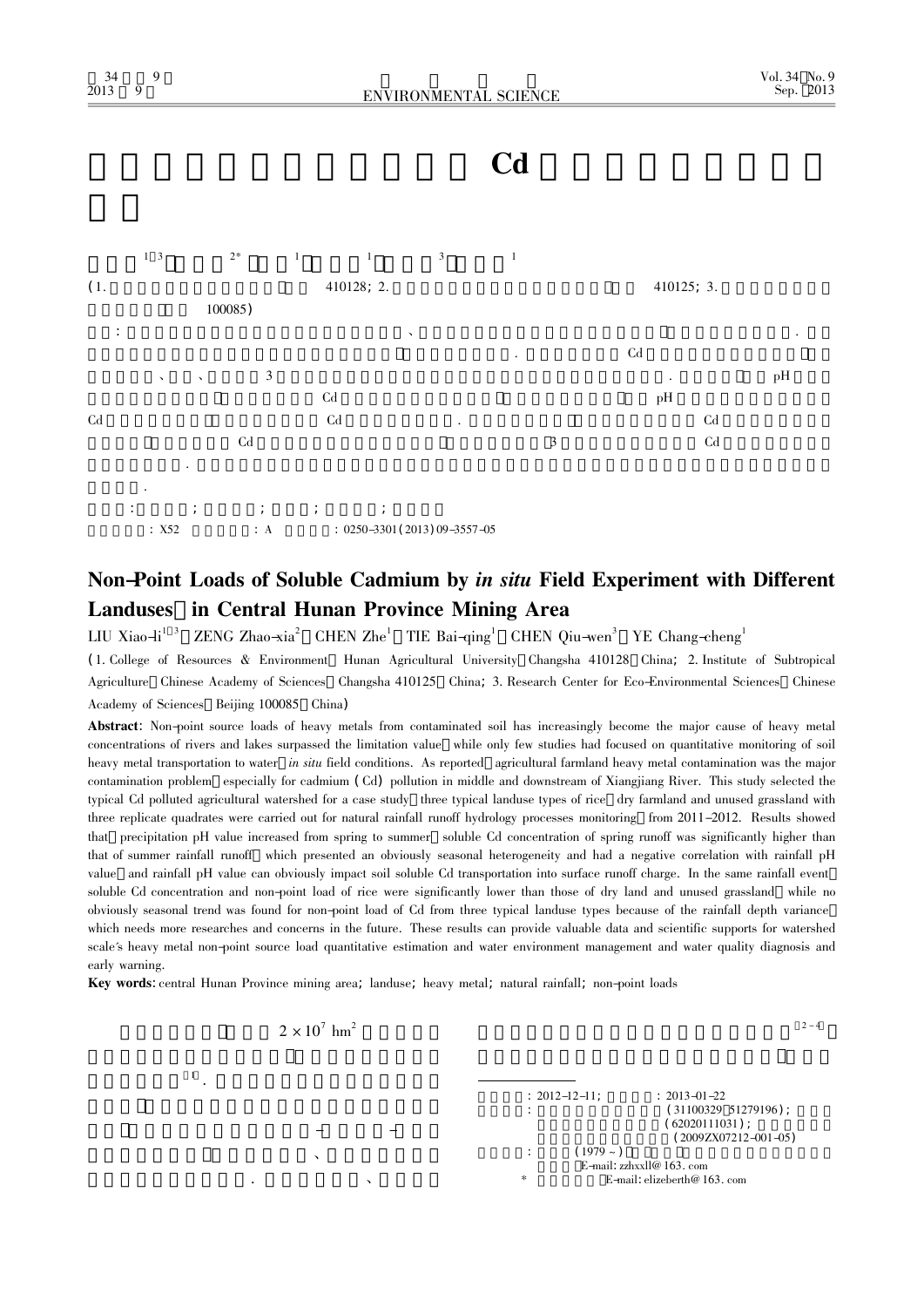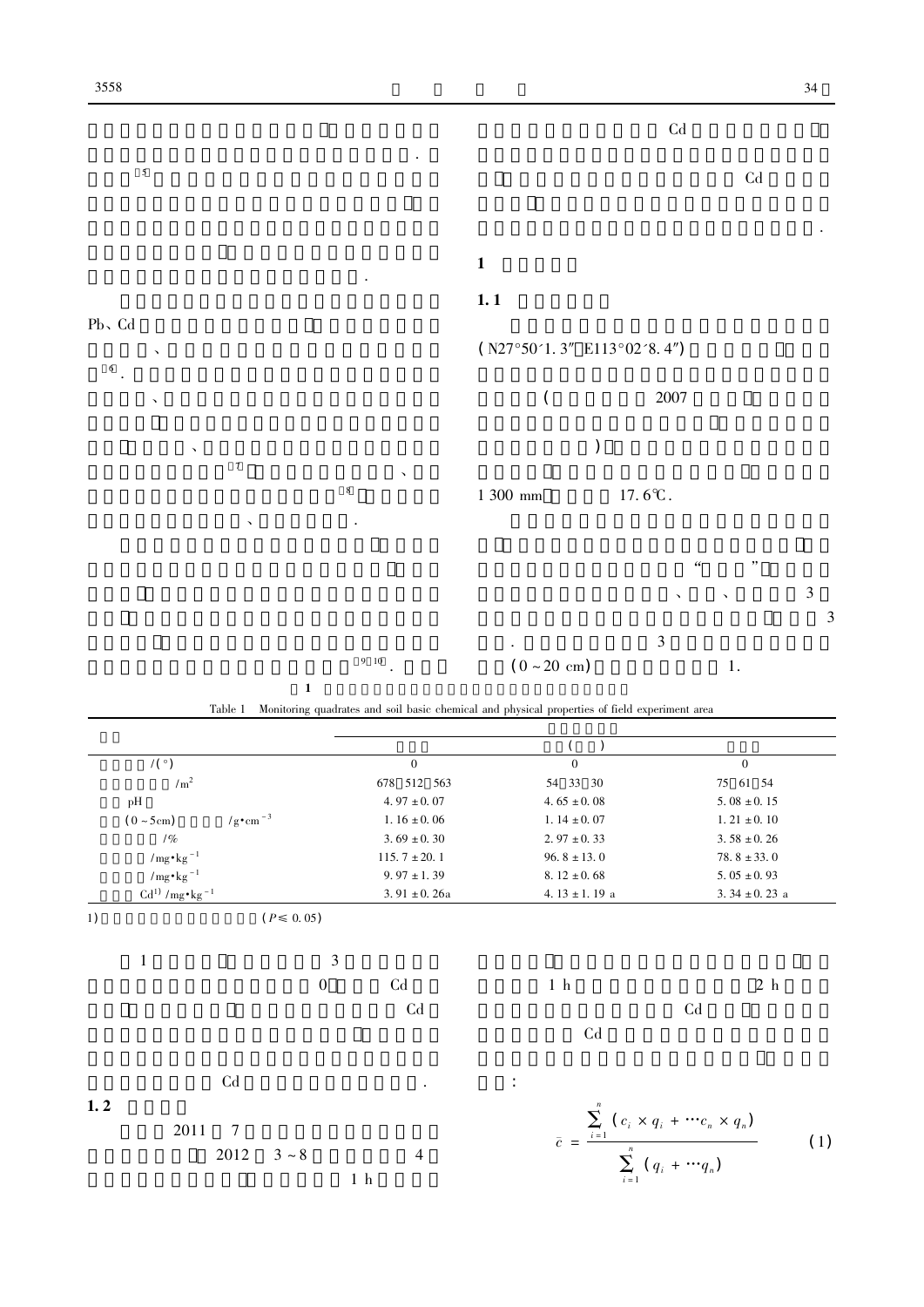

|  | Table 2 Properties of selected rainfall-runoff events |
|--|-------------------------------------------------------|

|                                  | /d | 'n   | mm   |
|----------------------------------|----|------|------|
| $05:10(03-29) \sim 10:50(03-30)$ |    | 29.7 | 35.9 |
| $23:50(05-11) \sim 17:10(05-12)$ |    | 17.3 | 52.3 |
| $17:40(07-15) \sim 20:20(07-16)$ | 14 | 26.7 | 88.1 |
| $13:20(08-04) \sim 14:50(08-04)$ |    | l. 5 | 16.4 |

### $1.4$

|                                                                                                   | 0.45 $\mu$ m<br>$pH \t1 \sim 2$<br>$\bullet$ | 1:1                  |                   |
|---------------------------------------------------------------------------------------------------|----------------------------------------------|----------------------|-------------------|
| (PHS3C                                                                                            |                                              | $\pm 0.01$ )         |                   |
| pH<br>SPSS (Statistical Product and Service Solutions 12.0)<br>$\ddot{\phantom{0}}$               |                                              |                      | <b>Excel 2003</b> |
| $\overline{2}$                                                                                    |                                              |                      |                   |
| 2.1                                                                                               |                                              | ${\rm Cd}$           |                   |
| $\mathbf{1}$<br>$(2012 \t 3 \t 29 \t 30)$<br>$\,1$<br>$\mathfrak{Z}$<br>$\rightarrow$<br>$\rm{>}$ | $2012 \t 3 \approx 8$                        |                      |                   |
| C <sub>d</sub>                                                                                    |                                              | 12                   | í                 |
| (1)<br>Cd<br>pH<br>4.1<br>pH                                                                      | 3<br>8<br>$\overline{4}$                     | $\mathfrak{Z}$<br>pH | 29<br>5.3.        |
| 13<br>pH                                                                                          | 14                                           |                      | $\mathbf{1}$      |

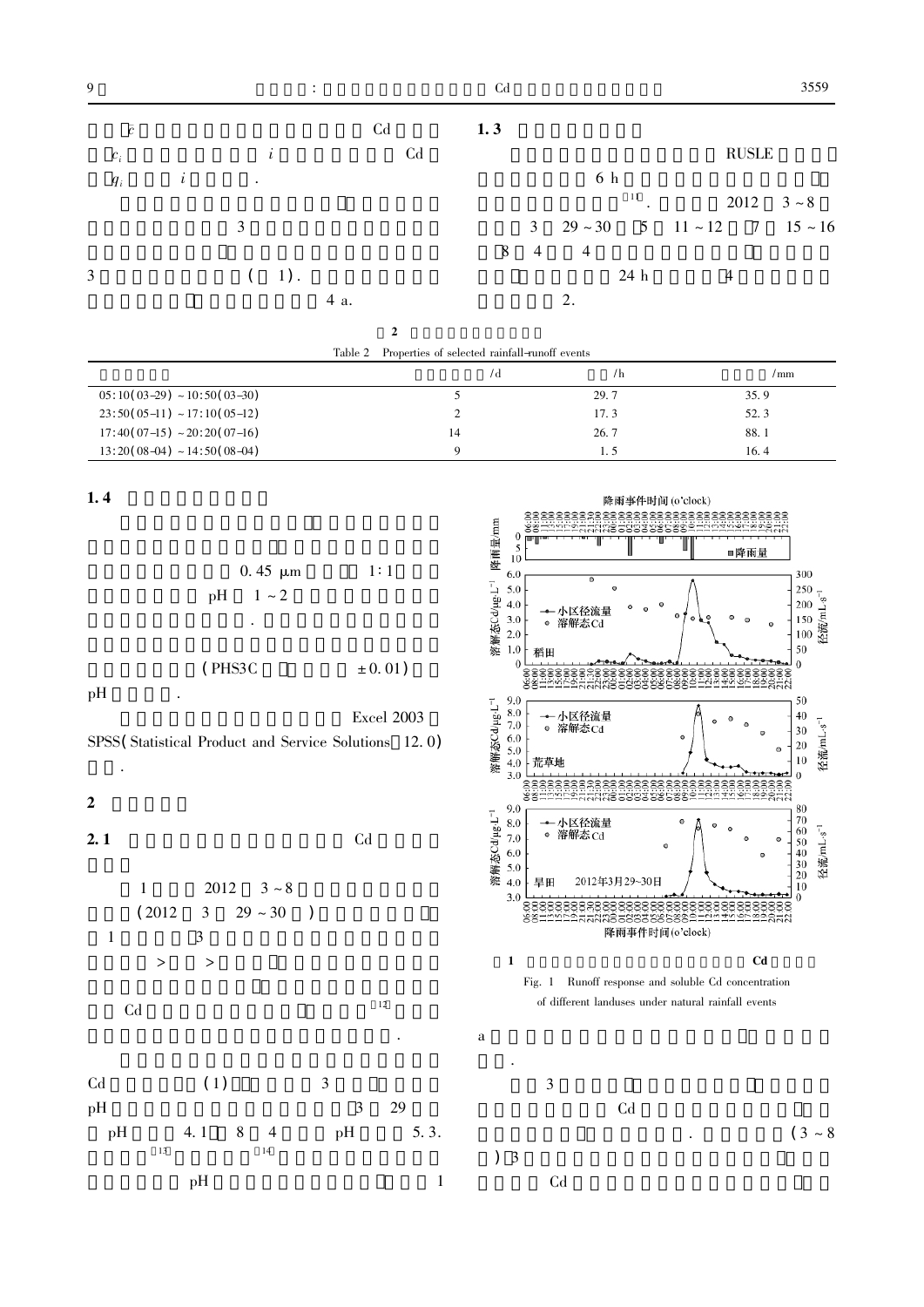| pH                                  |                     |                       |                                    |                                    |                              |                          |                                                                                                         |                                                       |                          |
|-------------------------------------|---------------------|-----------------------|------------------------------------|------------------------------------|------------------------------|--------------------------|---------------------------------------------------------------------------------------------------------|-------------------------------------------------------|--------------------------|
| pH                                  |                     |                       | C <sub>d</sub>                     |                                    | pH                           |                          |                                                                                                         | $15 \sim 17$                                          |                          |
|                                     | $3)$ .<br>$\left($  |                       |                                    |                                    |                              |                          |                                                                                                         | 18                                                    |                          |
|                                     |                     | 3                     |                                    |                                    |                              | Cd                       | $\, 1)$                                                                                                 |                                                       |                          |
|                                     | Table 3             |                       |                                    |                                    |                              |                          | Soluble Cd transportation from soil to water phase under different landuses and natural rainfall events |                                                       |                          |
|                                     | $/\rm{mm}$          |                       | pН                                 | C <sub>d</sub>                     |                              |                          | C <sub>d</sub>                                                                                          | $/\mu g \cdot L^{-1}$                                 |                          |
| $29 - 30$                           | 35.9                |                       |                                    | $/\mu g \boldsymbol{\cdot} L^{-1}$ | 3.46 $\pm$ 0.32aA            |                          | $\mathcal{E}$<br>(<br>$7.23 \pm 1.03 \text{bA}$                                                         |                                                       | 6.92 ± 1.19bA            |
| 3<br>5<br>$11 - 12$                 | 52.3                | 4.13<br>4.71          |                                    | 0.242<br>0.206                     | 1.39 $\pm$ 0.22aB            |                          | 4.65 $\pm$ 0.53bB                                                                                       |                                                       | 4.17 $\pm$ 0.49bB        |
| 7<br>$15 \sim 16$                   | 88.1                | 4.90                  |                                    |                                    | $0.89 \pm 0.18$ aC           |                          | $3.32 \pm 0.41 \text{bC}$                                                                               |                                                       | $2.98 \pm 0.37 \rm{bC}$  |
| 8<br>4                              | 16.4                | 5.28                  |                                    | 0.208                              | $1.27 \pm 0.30BC$            |                          |                                                                                                         |                                                       |                          |
| 1)                                  |                     |                       | ( $P \leq 0.05$ )                  |                                    |                              | $(P \le 0.05)$ ; "-";    |                                                                                                         |                                                       |                          |
| 2.2                                 |                     | C <sub>d</sub>        |                                    |                                    |                              |                          |                                                                                                         |                                                       |                          |
|                                     |                     |                       |                                    |                                    |                              |                          | $L = R_{\rm d} \times (\bar{c}_{\rm r} - c_{\rm p})$                                                    |                                                       |                          |
|                                     |                     |                       |                                    |                                    |                              |                          |                                                                                                         |                                                       | (2)                      |
|                                     |                     |                       |                                    |                                    | $\cal L$                     |                          |                                                                                                         |                                                       |                          |
|                                     |                     |                       |                                    |                                    | $(\mu g \cdot m^{-2})$ $R_d$ |                          |                                                                                                         | $\text{(mm)}\ \bar{c}_{\scriptscriptstyle{\text{r}}}$ |                          |
| C <sub>d</sub>                      |                     |                       |                                    |                                    |                              |                          |                                                                                                         | $(\mu g \cdot L^{-1}) c_p$                            |                          |
| C <sub>d</sub>                      |                     |                       |                                    |                                    |                              |                          |                                                                                                         | $(\mu g \cdot L^{-1})$                                |                          |
|                                     |                     |                       |                                    | C <sub>d</sub>                     |                              | 4.                       |                                                                                                         |                                                       |                          |
|                                     |                     |                       | 4                                  |                                    | Cd                           |                          | 1)                                                                                                      |                                                       |                          |
|                                     |                     | Table 4               |                                    |                                    |                              |                          | Cadmium non-point loads of different landuses under natural rainfall events                             |                                                       |                          |
|                                     |                     | pН                    | C <sub>d</sub>                     |                                    | $\sqrt{mn}$                  |                          |                                                                                                         |                                                       | $/\mu$ g•m <sup>-2</sup> |
|                                     | $/$ mm              |                       | $/\mu g \boldsymbol{\cdot} L^{-1}$ |                                    | $\left($<br>$\left( \right)$ |                          |                                                                                                         | (                                                     |                          |
| $29\sim30$<br>3                     | 35.9                | 4.13                  | 0.242                              | 23.6                               | 15.8                         | 13.8                     | $81.\,\allowbreak 66a$                                                                                  | 114.23b                                               | 95.50ab                  |
| $11 \sim 12$<br>5<br>7              | 52.3<br>88.1        | 4.71                  | 0.206                              | 39.6<br>79.8                       | 30.4                         | 31.3<br>60.9             | 55.04a                                                                                                  | 141.36b                                               | 130.52b                  |
| $15 \sim 16$<br>8<br>$\overline{4}$ | 16.4                | 4.90<br>5.28          | 0.208                              | 10.8                               | 63.5                         | $\overline{\phantom{0}}$ | 71.02a<br>13.72                                                                                         | 210.82b                                               | 181.48b                  |
| 1)                                  |                     | $(P \le 0.05)$ ; "-": |                                    |                                    |                              |                          |                                                                                                         |                                                       |                          |
|                                     |                     |                       |                                    |                                    |                              |                          |                                                                                                         |                                                       |                          |
|                                     | 5                   |                       |                                    |                                    |                              |                          |                                                                                                         |                                                       |                          |
|                                     |                     |                       |                                    |                                    |                              |                          |                                                                                                         |                                                       |                          |
|                                     |                     |                       |                                    |                                    |                              |                          |                                                                                                         |                                                       |                          |
|                                     |                     |                       |                                    | $\checkmark$                       |                              |                          |                                                                                                         |                                                       |                          |
|                                     |                     |                       |                                    | $\checkmark$                       |                              |                          | ╮                                                                                                       |                                                       |                          |
|                                     |                     |                       |                                    |                                    |                              |                          |                                                                                                         |                                                       |                          |
|                                     |                     | $8 \t12 \t19 \t20$    |                                    |                                    |                              |                          |                                                                                                         |                                                       |                          |
|                                     |                     |                       |                                    |                                    |                              |                          |                                                                                                         | $\epsilon\epsilon$                                    | "                        |
| ${\rm Cd}$                          |                     |                       |                                    |                                    |                              |                          |                                                                                                         |                                                       |                          |
|                                     |                     | $\operatorname{Cd}$   |                                    | (1)                                |                              |                          |                                                                                                         | $10\quad 22$                                          | $23\,$                   |
|                                     |                     |                       |                                    |                                    |                              |                          |                                                                                                         |                                                       |                          |
| (2)                                 | $\overline{4}$      |                       |                                    |                                    |                              | $20\,$                   |                                                                                                         |                                                       |                          |
|                                     |                     |                       |                                    |                                    |                              | $\checkmark$             |                                                                                                         |                                                       | $\operatorname{Cd}$      |
|                                     |                     |                       | $\overline{(\ }$                   | 4) 8                               |                              |                          | $24\,$                                                                                                  |                                                       | $1\,$ a                  |
| $\overline{\mathcal{L}}$            |                     |                       | $\ddot{\phantom{0}}$               | $\ensuremath{\mathrm{pH}}$         |                              |                          |                                                                                                         |                                                       |                          |
|                                     |                     |                       |                                    | $\operatorname{Cd}$                |                              | $\operatorname{Cd}$      |                                                                                                         |                                                       |                          |
|                                     |                     | pH                    |                                    |                                    |                              |                          |                                                                                                         |                                                       |                          |
|                                     |                     |                       |                                    |                                    |                              |                          |                                                                                                         |                                                       |                          |
|                                     |                     |                       | ${\rm Cd}$<br>21                   |                                    |                              |                          |                                                                                                         |                                                       |                          |
|                                     |                     | (3, 4)                |                                    |                                    |                              |                          | $\operatorname{Cd}$                                                                                     |                                                       |                          |
| $\ensuremath{\mathrm{pH}}$          | $\operatorname{Cd}$ |                       |                                    |                                    |                              |                          |                                                                                                         |                                                       |                          |
|                                     |                     |                       |                                    |                                    |                              |                          |                                                                                                         |                                                       |                          |